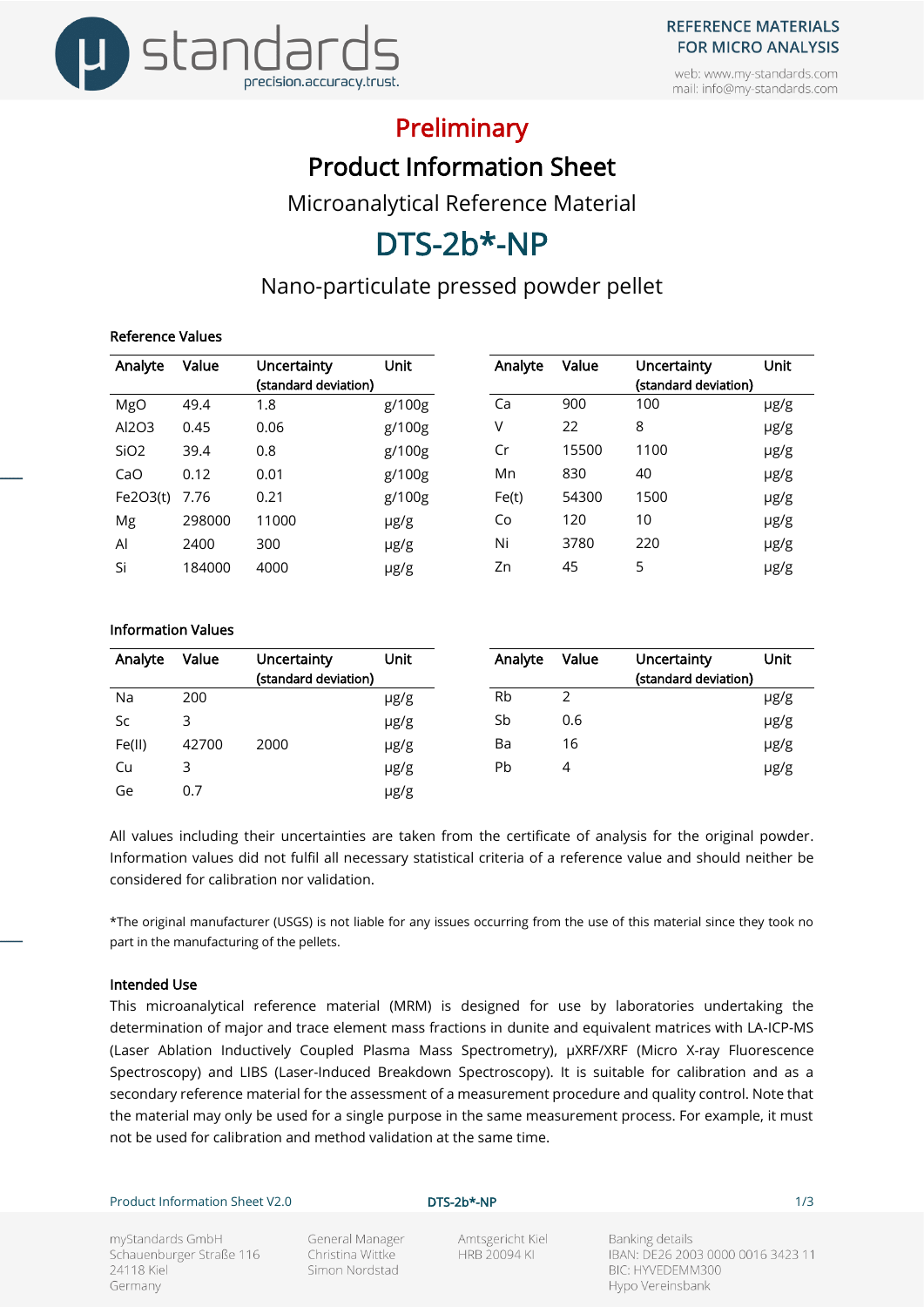

web: www.my-standards.com mail: info@my-standards.com

#### Description of the MRM

This MRM is a nanoparticular pressed powder pellet of the dunite powder "DTS-2b". The original powder, purchased from the United States Geological Survey (USGS), was subjected to our own material-specific milling protocol and pressed without any binders using a programmable hydraulic press. The fortification of contrasting colour surrounding the reference material is, according to the manufacturer, an "organic compound". The exact composition is not specified any closer. The certificate of analysis is available on demand.

#### Handling advice and Storage

Avoid touching the pellet's surface directly in order to prevent contamination. Also, do not clean the surface with any liquids as it may compromise the pellet's integrity.

Please note the label marks the bottom of the pellet.

If using a pressed pellet not ordered specifically for µXRF and or XRF please consider the sample thickness. Store the MRM in a desiccator and or in a dark and dry environment.

The myStandards GmbH cannot be held responsible for changes that happen during storage of the material at the customer's premises, especially with respect to opened samples.

#### Period of Validity

Provided the storage and handling conditions are met, no chemical alteration is known to exist, and the assigned values will remain stable. Therefore, the product information and assigned values for this MRM are valid for one year from the date of dispatch. This validity may be extended as further evidence of stability becomes available. The manufacturer will inform the customer if any alterations occur.

Date of dispatch:

#### Safety instructions

Nano-particulate powders can cause harm if ingested, inhaled or in contact with skin. In their pressed form however, they do not exhibit any dusting. If a pellet should accidently break, we advise wearing a dust mask during clean up.

#### Further Information

This MRM has been produced in accordance with the recommendations specified in ISO Guides 30 to 35. Due to processing a part of the sample material may be seen on the fortification, this does not reduce the performance of the MRM. Please refrain from using this part of the pellet.

The pellets are sold exclusively via the myStandards GmbH and authorised subcontractors.

Pellet serial number: Manufactured for: Size:

#### Product Information Sheet V2.0 **DTS-2b\*-NP DTS-2b\*-NP** 2/3

myStandards GmbH Schauenburger Straße 116 24118 Kiel Germany

General Manager Christina Wittke Simon Nordstad

Amtsgericht Kiel **HRB 20094 KI** 

Banking details IBAN: DE26 2003 0000 0016 3423 11 BIC: HYVEDEMM300 Hypo Vereinsbank